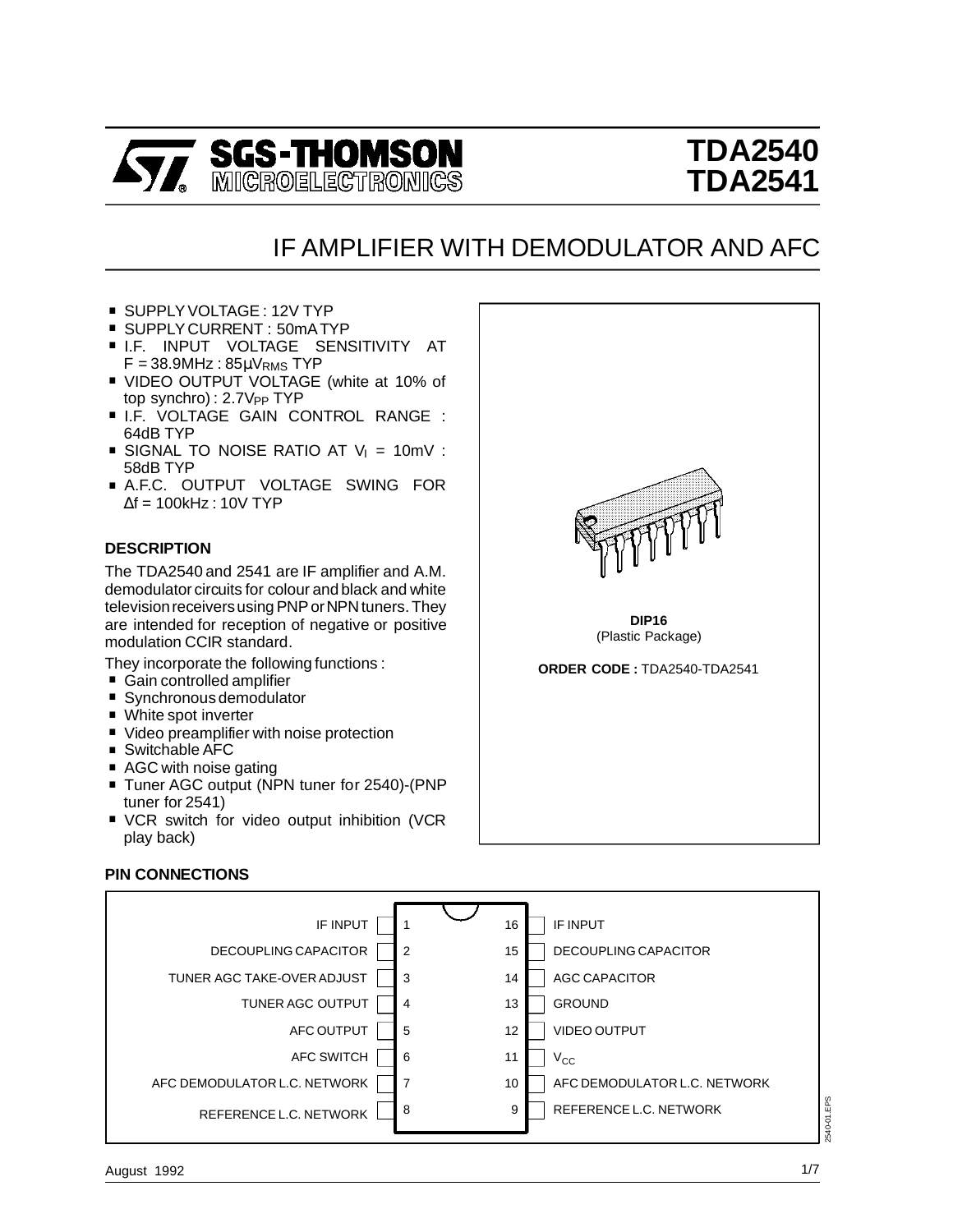## **TDA2540 - TDA2541**

#### **BLOCK DIAGRAM**



#### **ABSOLUTE MAXIMUM RATINGS**

| Symbol                      | <b>Parameter</b>                     | Value           | Unit |
|-----------------------------|--------------------------------------|-----------------|------|
| $V(11-13)$                  | Supply Voltage                       | 13.8            |      |
| $V(4-13)$                   | Tuner A.G.C. Voltage                 | 12              |      |
| $P_{\text{tot}}$            | Power Dissipation                    | 900             | mW   |
| ${\sf T}_{\sf stg}$         | Storage Temperature                  | $-55$ to $+125$ | °C   |
| $\mathsf{T}_{\mathsf{amb}}$ | <b>Operating Ambient Temperature</b> | 0 to $+70$      | °C   |

#### **THERMAL DATA**

| .              | aramatar<br>.                                    | احا<br>/alue<br>.        | m<br>Unit                 |
|----------------|--------------------------------------------------|--------------------------|---------------------------|
| -<br>≺th (i-a) | Ð<br>ambient<br>hermal<br>'esistance<br>Junction | $\overline{\phantom{a}}$ | $^{\circ}$ CM<br>ιò<br>اپ |

## **ELECTRICAL OPERATING CHARACTERISTICS**

 $T_{amb} = 25<sub>o</sub>C$ ;  $V_{11-13} = 12V$ ;  $f = 38.9$ MHz (unless otherwise specified)

| Symbol       | <b>Parameter</b>                                    | Min. | Typ. | Max. | Unit          |
|--------------|-----------------------------------------------------|------|------|------|---------------|
| $V_{11-13}$  | Supply Voltage Range                                | 10.2 | 12   | 13.8 | V             |
| 111          | <b>Supply Current</b>                               |      | 50   | 60   | mA            |
| $V_{1-16}$   | IF Input Voltage Sensitivity                        | 60   | 85   | 180  | $\mu V_{RMS}$ |
|              | Max Input Voltage (Pins 1-16)                       |      | 140  |      | mV            |
| $V_{12-13}$  | Video Output Voltage                                |      | 2.7  |      | $V_{\sf pp}$  |
| $Z_{1-16}$   | Differential Input Impedance (in parallel with 2pF) |      | 2    |      | $k\Omega$     |
| $V_{12-13}$  | Zero Signal Output Level                            | 5.7  | 6    | 6.3  | V             |
| $V_{12-13}$  | Top Synchro Output Level                            | 2.9  | 3.07 | 3.2  | V             |
| $\Delta G_V$ | IF Voltage Gain Control Range                       | 52   | 64   |      | dB            |

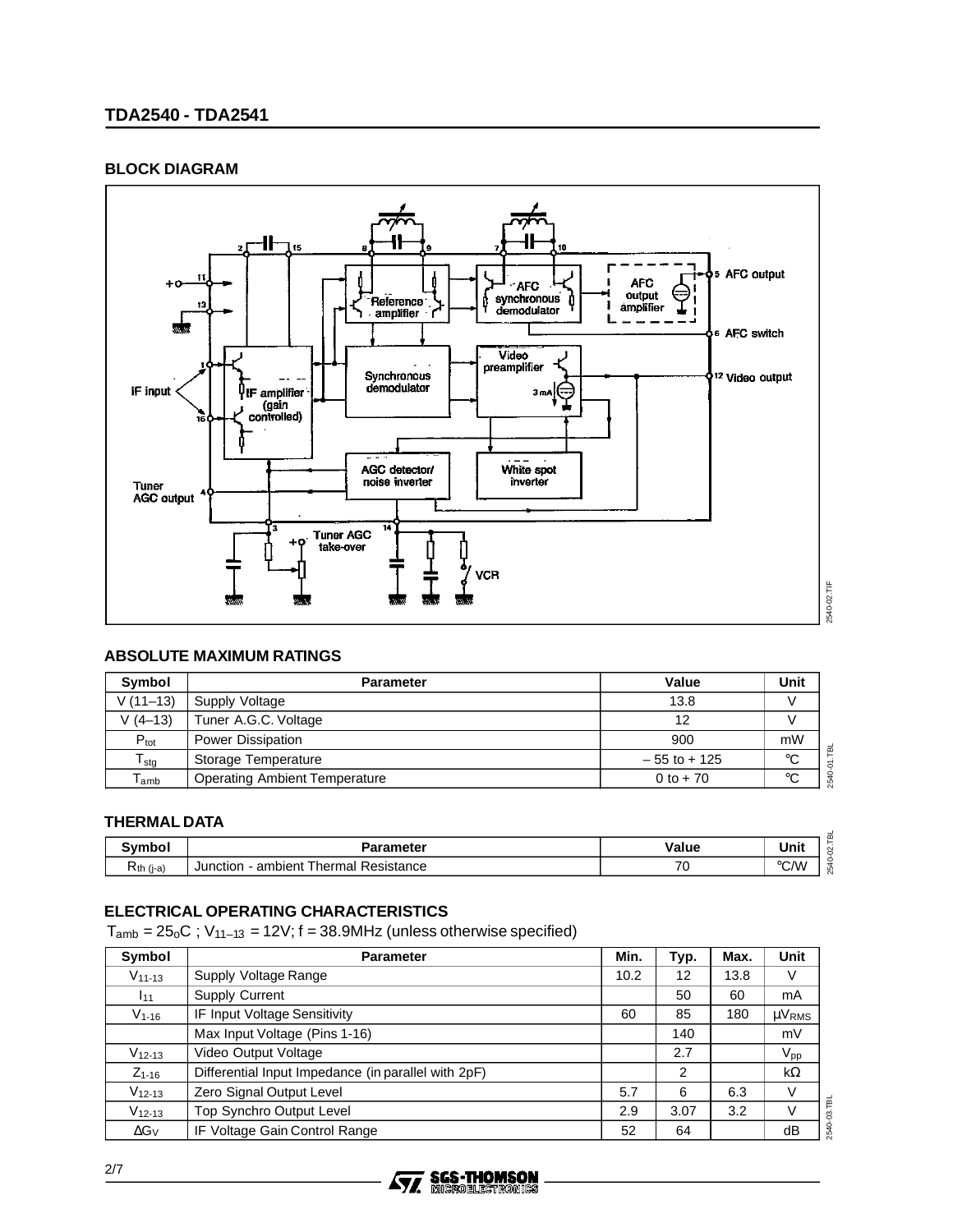## **ELECTRICAL OPERATING CHARACTERISTICS** (continued)

 $T_{amb} = 25 \degree C$ ; V (11 – 13) = 12 V; f = 38.9 MHz (unless otherwise specified)

| Symbol          | <b>Parameter</b>                                                                                                              | Min. | Typ.           | Max. | <b>Unit</b>              |
|-----------------|-------------------------------------------------------------------------------------------------------------------------------|------|----------------|------|--------------------------|
| S/N             | Signal to Noise Ratio ( $V_1 = 10$ mV) (see note 1)                                                                           | 50   | 58             |      | dB                       |
| B               | Bandwidth of Video Amplifier (-3dB)                                                                                           |      | 6              |      | <b>MHz</b>               |
| dG              | Differential Gain                                                                                                             |      | 4              | 10   | $\%$                     |
| dф              | <b>Differential Phase</b>                                                                                                     |      | $\overline{2}$ | 10   | $\%$                     |
| $V_{12-13}$     | Carrier Signal at Video Output ( $V_1 = 10$ mV)                                                                               |      | 4              | 30   | <b>mV</b> <sub>RMS</sub> |
| $V_{12-13}$     | 2nd Harmonic of Carrier at Video Output ( $V_1 = 10$ mV)                                                                      |      | 20             | 30   | mV <sub>RMS</sub>        |
|                 | Intermodulation at 1.1MHz (blue) (see Figures 2 and 3)                                                                        | 46   | 60             |      | dB                       |
|                 | Intermodulation at 1.1MHz (yellow) (see Figures 2 and 3)                                                                      | 46   | 50             |      | dB                       |
|                 | Intermodulation at 3.3MHz (blue) (see Figures 2 and 3)                                                                        | 46   | 54             |      | dB                       |
| $V_{14-13}$     | VCR Switches Off Output at: (VCR = low Level)                                                                                 |      |                | 1.1  | V                        |
|                 | White Spot Inverter Threshold Level (see Figure 1)                                                                            |      | 6.6            |      | V                        |
|                 | White Spot Insertion Level (see Figure 1)                                                                                     |      | 4.7            |      | V                        |
|                 | Noise Inverter Threshold Level (see Figure 1)                                                                                 |      | 1.8            |      | V                        |
|                 | Noise Insertion Level (see Figure 1)                                                                                          |      | 3.8            |      | V                        |
| $\mathsf{I}_4$  | Tuner AGC output Current Range                                                                                                |      | 0 to 10        |      | mA                       |
| $V_{14-13}$     | Tuner AGC Output Voltage                                                                                                      |      |                | 0.3  | $\vee$                   |
| $\mathsf{I}_4$  | Tuner AGC Output Leakage Current<br>TDA2541 $V_{14-13}$ = 11V, $V_{4-13}$ = 12V<br>TDA2540 $V_{14-13}$ = 5V, $V_{4-13}$ = 12V |      |                | 15   | μA                       |
| $\Delta V$ 5-13 | AFC Output Voltage Swing ( $\Delta f = 100$ kHz)                                                                              | 10   | 11             |      | $\vee$                   |
| $\Delta f$      | Change of Frequency at AFC Output (voltage swing of 10V)                                                                      |      | 100            | 200  | kHz                      |
| $V_{6-13}$      | AFC Switches OFF (AFC = low level) at :                                                                                       |      |                | 2.5  | V                        |
| $V_{6-13}$      | AFC Switches LOW (AFC = High level) at :                                                                                      | 3.2  |                |      | $\vee$                   |
| $V_{5-13}$      | AFC Zero = Signal Output Voltage (minimum gain)                                                                               | 4    | 6              | 8    | $\vee$                   |

**Note :**  $1. \frac{S}{N} = \frac{V_O \text{ (black to white)}}{V_N \cdot \text{(RMS at B = 5MHz)}} \text{ (dB)}$ 

**Figure 1 :** Video Output Waveform Showing White Spot and Noise Inverter Threshold Levels



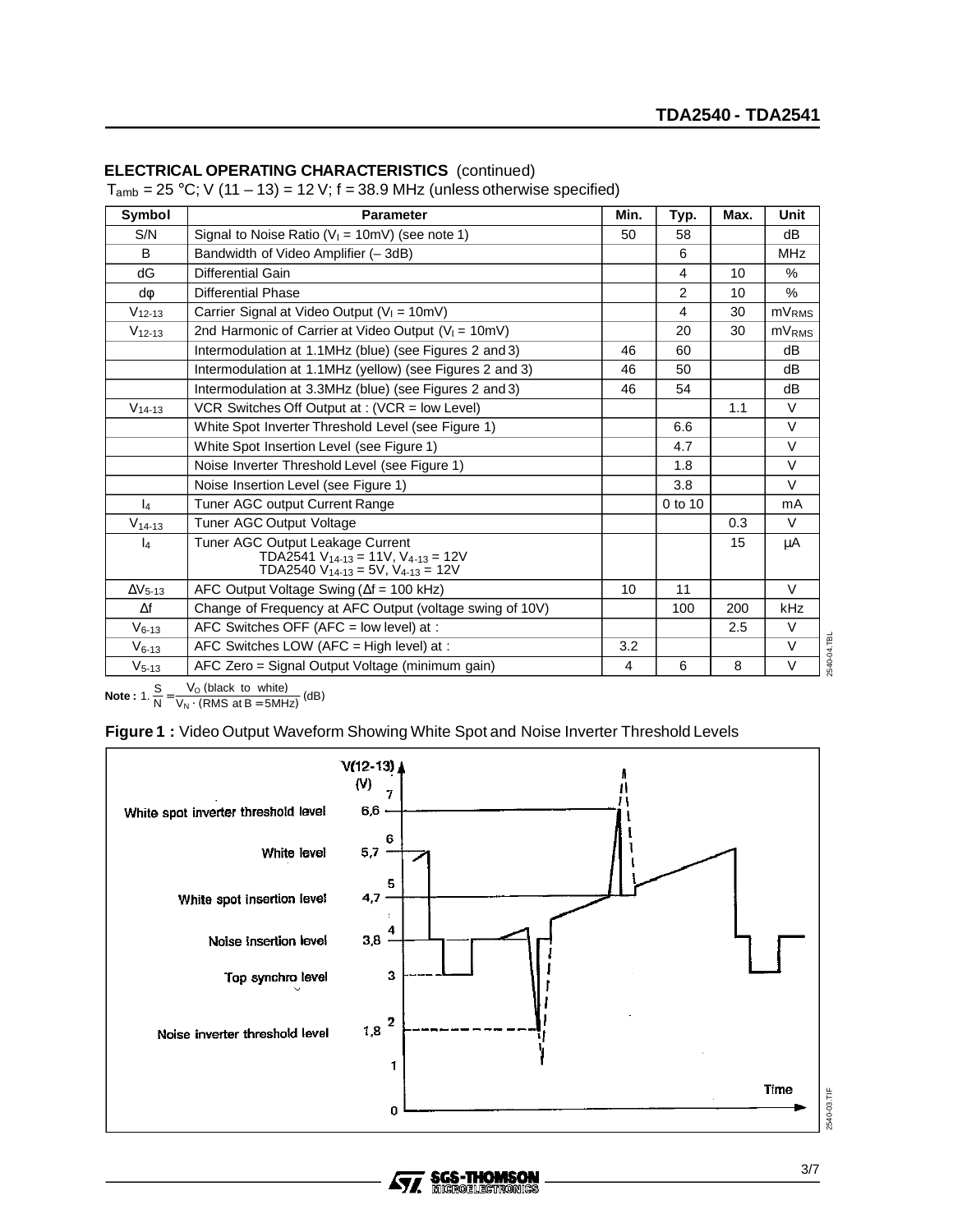## **TDA2540 - TDA2541**



**Figure 2 :** Input Conditions for Intermodulation Measurements



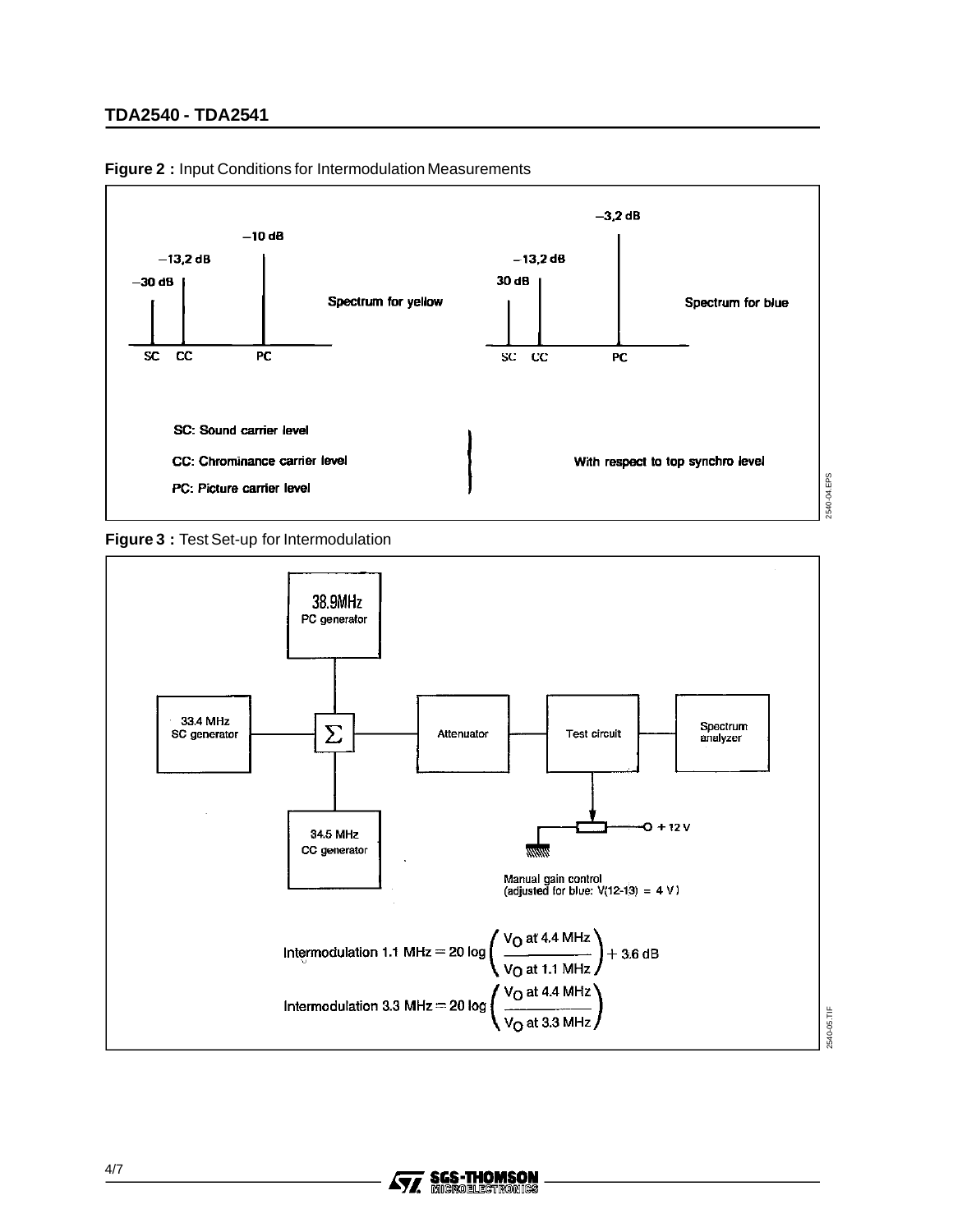









**TDA2540**



**Figure 5 : AFC Voltage versus Frequency V<sub>5-13</sub>** 







2540-06.EPS

2540-06.EPS

2540-08.EPS

2540-08.EPS

2540-09.EPS

**SGS-THOMSON<br>MIGROELEGTRONIGS** 

2540-09.EPS



5/7

2540-10.EPS

2540-10.EPS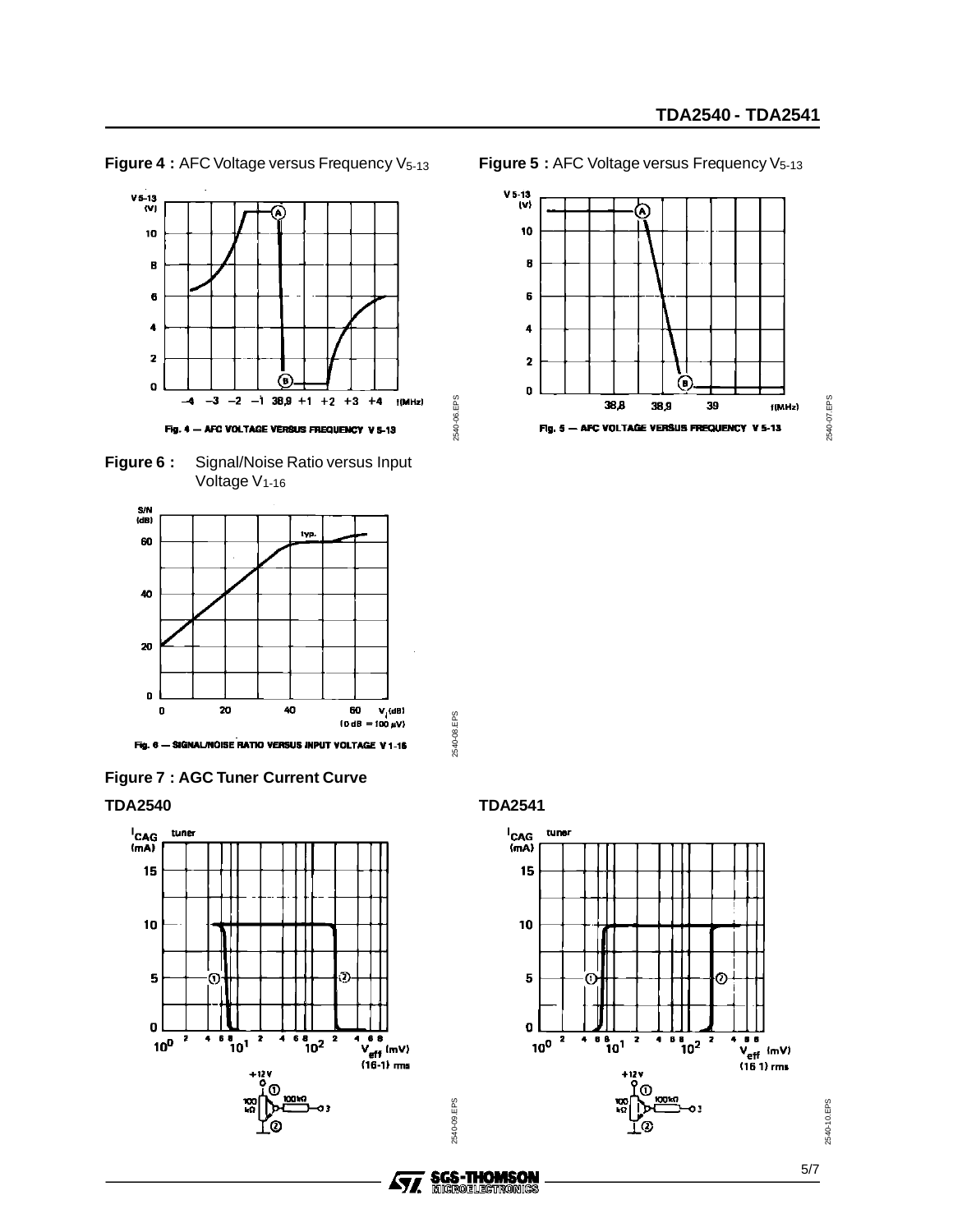## **TDA2540 - TDA2541**

**Figure 7 :** AGC Tuner Current Curve (continued)

#### **TDA2540 - TDA2541**



2540-11.EPS 2540-11.EPS

## **APPLICATION CIRCUIT**